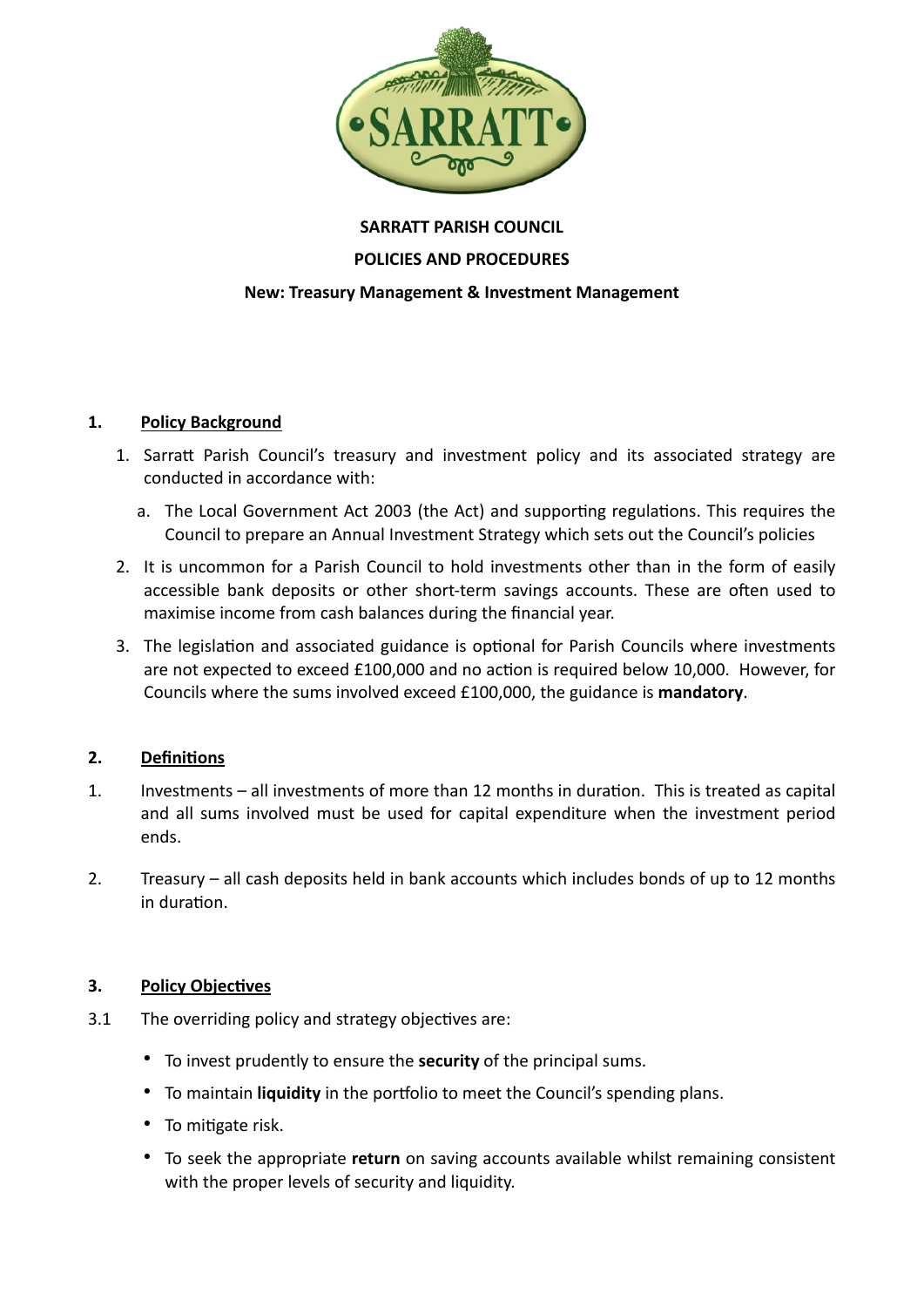- The Council is not allowed in law to borrow more than, or in advance of, their need purely in order to profit from an investment which may be in financial or non-financial assets.
- The Council is committed to transparency and openness in reporting and to making it easy for informed observers to understand how good governance and democratic decision accountability have been exercised.
- The Council will take account of and seek to invest, where appropriate, to support high social, environmental and other ethical standards.

# **4. Investment Policy**

- 1. The Council will not hold funds other than in bank accounts or deposit bonds of 12 months or less in duration.
- 2. No investments will be made in stocks and shares.

### **5. Treasury Policy**

- 1. The Council will hold **all** its funds as cash deposits in banks accounts and none in bonds or with CCLA Public Sector Deposit Fund.
- 2. A business account will be maintained with sufficient funds for day to day transactions and to receive the precept and business income.
- 3. The maximum of the Council's cash deposits which may be held with one institution must not exceed 70%.
- 4. Any exception to this limit must be approved by Full Council.
- 5. Full Council approval is required if a deposit is with an institution with which the Council does not already hold an account. The RFO has delegated authority, acting jointly with the Resources and Policy lead and Chair of the Council, to deposit funds with any of the Council's existing bankers and report this back to the Council.
- 6. A minimum of 50% of the annual precept is to be held as retained reserves and is not be utilised or distributed for working capital expenditure or items.

# **6. Procedure for Deposits**

1. Resource and Policy Lead, in conjunction with the RFO, to identify an appropriate deposit account or short-term bond with a financial institution that fits with the council's treasury policy. Any bonds should be capital sum guaranteed.